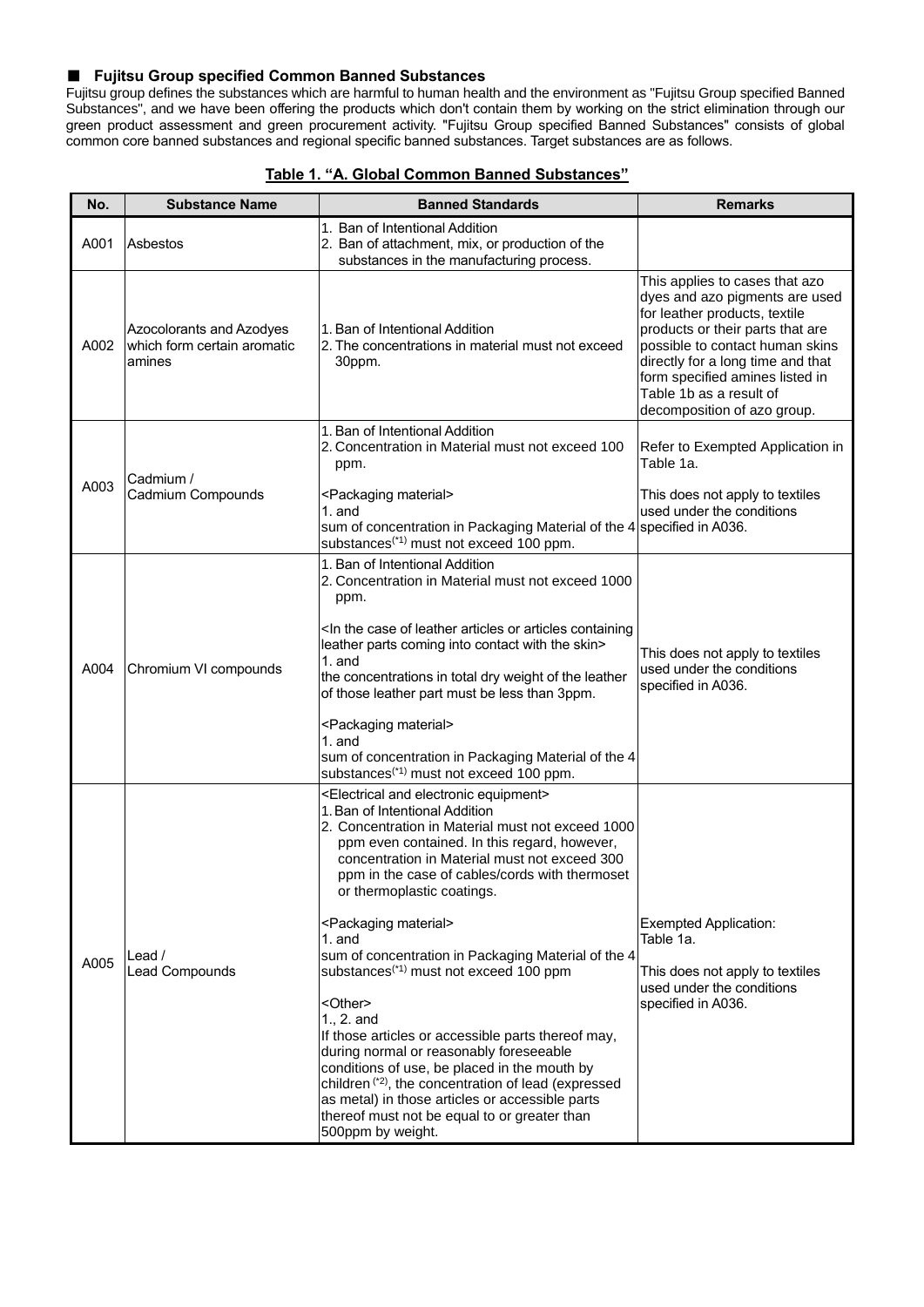| No.  | <b>Substance Name</b>                                                                                          | <b>Banned Standards</b>                                                                                                                                                                                                       | <b>Remarks</b>                                                                                                                                                                                                                                                               |
|------|----------------------------------------------------------------------------------------------------------------|-------------------------------------------------------------------------------------------------------------------------------------------------------------------------------------------------------------------------------|------------------------------------------------------------------------------------------------------------------------------------------------------------------------------------------------------------------------------------------------------------------------------|
|      | Mercury /                                                                                                      | 1. Ban of Intentional Addition<br>2. Concentration in Material must not exceed 1000<br>ppm.                                                                                                                                   | <b>Exempted Application:</b>                                                                                                                                                                                                                                                 |
| A006 | Mercury Compounds                                                                                              | <packaging material=""><br/><math>1.</math> and<br/>sum of concentration in Packaging Material of the<br/>4 substances<sup>(*1)</sup> must not exceed 100 ppm</packaging>                                                     | Table 1a.                                                                                                                                                                                                                                                                    |
| A007 | <b>Ozone Depleting Substances</b><br>(CFCs, HCFCs, HBFCs,<br>carbon tetrachloride, etc.)<br>Details: Table 1c. | 1. Ban of Intentional Addition<br>2. Ban of attachment, mix, or production of the<br>substances in the manufacturing process.                                                                                                 |                                                                                                                                                                                                                                                                              |
| A008 | <b>PFOS/</b><br>PFOS-related substances                                                                        | 1. Ban of Intentional Addition<br>2. Concentration must not exceed the following<br>levels even contained<br>$-0.1\%$ by weight.<br>- Only ink or tonner: 0.001% by weight.<br>- Amount in the coated materials: $1\mu g/m^2$ |                                                                                                                                                                                                                                                                              |
| A009 | Polybrominated Biphenyls<br>(PBBs)                                                                             | 1. Ban of Intentional Addition<br>2. Concentration in Material must not exceed 1000<br>ppm even contained.                                                                                                                    |                                                                                                                                                                                                                                                                              |
| A010 | Polybrominated<br>Diphenylethers<br>(PBDEs)                                                                    | <electrical and="" electronic="" equipment=""><br/>1. Ban of Intentional Addition<br/>2. Concentration in Material must not exceed 1000<br/>ppm even contained.</electrical>                                                  |                                                                                                                                                                                                                                                                              |
|      |                                                                                                                | <other and="" electrical="" electronic="" equipment<br="" than="">(including packaging materials)&gt;<br/>Sum of concentration of those substances in articles<br/>must not exceed 500 ppm</other>                            |                                                                                                                                                                                                                                                                              |
| A011 | Polychlorinated Biphenyls<br>(PCBs)<br>and specific substitutes<br>Details: Table 1d.                          | 1. Ban of Intentional Addition<br>2. Ban of attachment, mix, or production of the<br>substances in the manufacturing process.                                                                                                 |                                                                                                                                                                                                                                                                              |
| A012 | Polychlorinated Terphenyls<br>(PCTs)                                                                           | 1. Ban of Intentional Addition<br>2. Concentration in Material must not exceed<br>50 ppm even contained.                                                                                                                      |                                                                                                                                                                                                                                                                              |
| A013 | Shortchain Chlorinated<br>Paraffins<br>$(C10-C13)$                                                             | 1. Ban of Intentional Addition<br>2. Concentration in Material must not exceed<br>1000 ppm even contained.                                                                                                                    |                                                                                                                                                                                                                                                                              |
| A014 | Tri-substituted organostannic<br>compounds (other than TBTO)                                                   | Concentration of tin in the article, or part thereof,<br>must not exceed 1000 ppm.                                                                                                                                            |                                                                                                                                                                                                                                                                              |
| A015 | Tributyl Tin Oxide (TBTO)                                                                                      | 1. Ban of Intentional Addition<br>2. Ban of attachment, mix, or production of the<br>substances in the manufacturing process.                                                                                                 |                                                                                                                                                                                                                                                                              |
| A016 | Dimethylfumarate (DMF)<br>CAS No 624-49-7                                                                      | Concentration in the article, or part thereof, must<br>not exceed 0.1 ppm.                                                                                                                                                    |                                                                                                                                                                                                                                                                              |
| A017 | Dibutyltin compounds (DBT)                                                                                     | Concentration of tin in the article, or part thereof,<br>must not exceed 1000 ppm.                                                                                                                                            |                                                                                                                                                                                                                                                                              |
| A018 | Dioctyltin compounds (DOT)                                                                                     | Concentration of tin in the article, or part thereof,<br>must not exceed 1000 ppm.                                                                                                                                            | This applies to cases that are<br>used for textile, leather products<br>or their parts intended to come<br>into contact with the skin directly,<br>and the case that are used for<br>two-component room temperature<br>vulcanisation moulding kits<br>(RTV-2 moulding kits). |
| A019 | Fluorinated greenhouse gases<br>(HFC, PFC, SF6)<br>Details: Table 1e.                                          | 1. Ban of Intentional Addition<br>2. Ban of attachment, mix, or production of the<br>substances in the manufacturing process.                                                                                                 | Unless confined system and a<br>recovery scheme for the<br>substances have been<br>established                                                                                                                                                                               |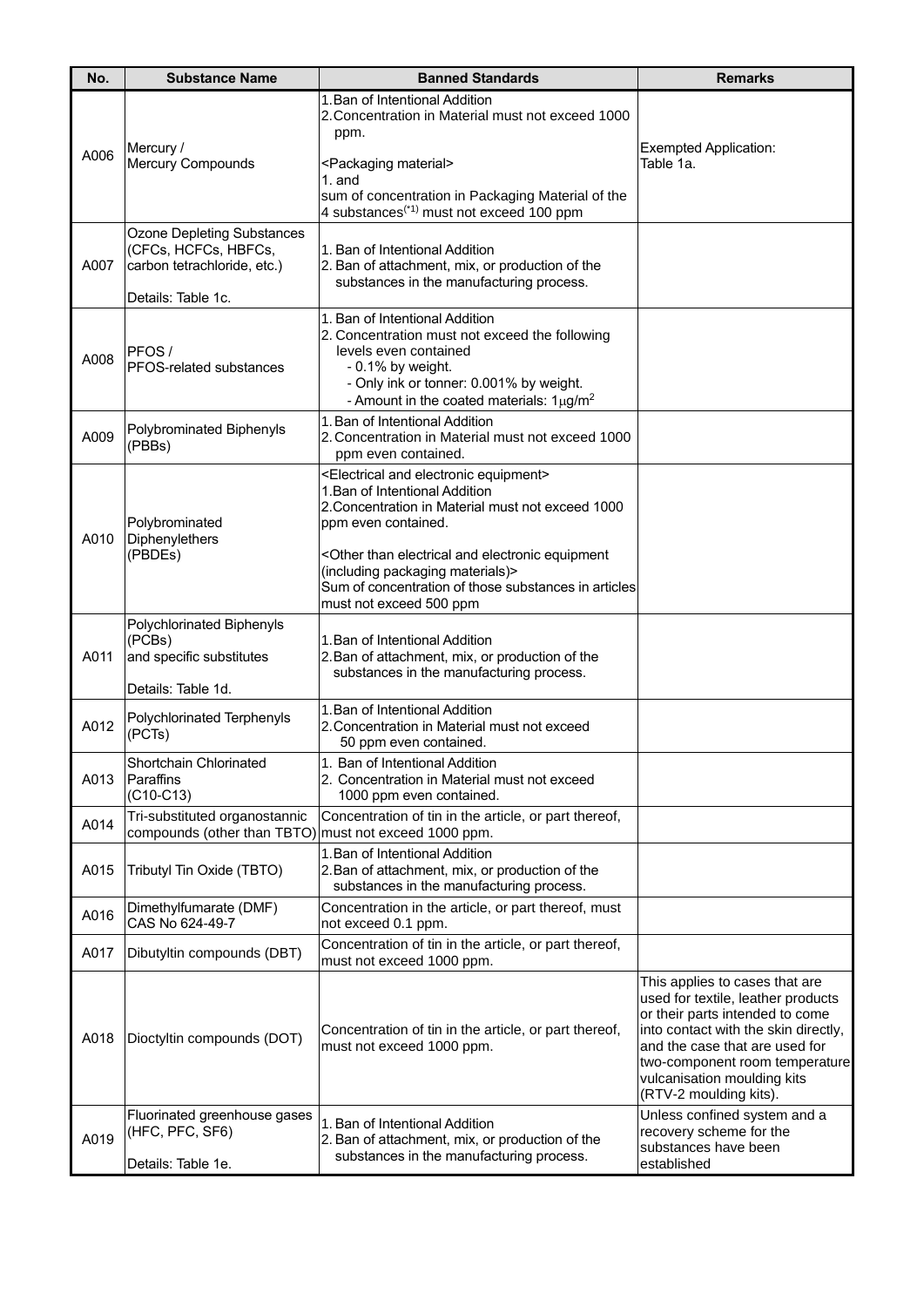| No.  | <b>Substance Name</b>                                                                                                        | <b>Banned Standards</b>                                                                                                                                                                                                                                       | <b>Remarks</b>                                                                                                                                                                                                                                                        |
|------|------------------------------------------------------------------------------------------------------------------------------|---------------------------------------------------------------------------------------------------------------------------------------------------------------------------------------------------------------------------------------------------------------|-----------------------------------------------------------------------------------------------------------------------------------------------------------------------------------------------------------------------------------------------------------------------|
| A020 | Formaldehyde                                                                                                                 | 1. Ban of Intentional Addition                                                                                                                                                                                                                                | This applies to cases that are<br>used for textile products or their<br>parts.                                                                                                                                                                                        |
|      |                                                                                                                              | 2. Concentration in Material must not exceed 75<br>ppm even contained.                                                                                                                                                                                        | This does not apply to textiles<br>used under the conditions<br>specified in A036.                                                                                                                                                                                    |
| A021 | Tris(2,3-dibromopropyl)phosph<br>ate<br>(TRIS)<br>CAS No 126-72-7                                                            | 1. Ban of Intentional Addition<br>2. Ban of attachment, mix, or production of the<br>substances in the manufacturing process.                                                                                                                                 | This applies to cases that are<br>used for textile products or their<br>parts intended to come into<br>contact with the skin directly.                                                                                                                                |
| A022 | Tris (1-aziridinyl) phosphine<br>oxide<br>(TEPA)<br>CAS No 545-55-1                                                          | 1. Ban of Intentional Addition<br>2. Ban of attachment, mix, or production of the<br>substances in the manufacturing process.                                                                                                                                 | This applies to cases that are<br>used for textile products or their<br>parts intended to come into<br>contact with the skin directly.                                                                                                                                |
| A023 | Nickel (CAS No 7440-02-0) /<br>Nickel Compounds                                                                              | Ban of use as alloys containing nickel, such as<br>stainless steels or nickel plating.                                                                                                                                                                        | This applies to cases that are<br>used for regions where prolonged<br>skin contact is expected. <sup>(*3)</sup>                                                                                                                                                       |
| A024 | Polycyclic aromatic<br>hydrocarbons (PAH)<br>Details: Table 1f.                                                              | 1. Ban of Intentional Addition<br>2. Concentration must not exceed 0,0001 % by<br>weight of rubber or plastic component even<br>contained.                                                                                                                    | This applies to rubber or plastic<br>component where direct and<br>prolonged contact, or repeated in<br>short-term contact with the human<br>skin or the oral cavity are<br>expected. <sup>(*4)</sup><br>This does not apply to textiles<br>used under the conditions |
| A025 | Hexabromocyclododecane<br>(HBCDD)<br>Details: Table 1f.                                                                      | < Articles><br>1. Ban of Intentional Addition<br>2. Concentration in Material must not exceed 0.01%<br>even contained.<br>< Chemicals ><br>Concentration in chemicals must not exceed<br>0.01% by weight.                                                     | specified in A036.                                                                                                                                                                                                                                                    |
| A026 | Bis(2-ethylhexyl) phthalate<br>(DEHP)                                                                                        | Common standard from A026 to A029<br><electrical and="" electronic="" equipment=""><br/>1. Ban of Intentional Addition</electrical>                                                                                                                           |                                                                                                                                                                                                                                                                       |
| A027 | Butyl benzyl phthalate (BBP)                                                                                                 | 2. Concentration in Material must not exceed 1000<br>ppm even contained as impurities.                                                                                                                                                                        |                                                                                                                                                                                                                                                                       |
| A028 | Dibutyl phthalate (DBP)                                                                                                      | <other and="" electrical="" electronic="" equipment<br="" than="">(including packaging materials)&gt;<br/>1. Ban of Intentional Addition<br/>2. Sum of concentration of the four substances</other>                                                           |                                                                                                                                                                                                                                                                       |
| A029 | Diisobutyl phthalate (DIBP)                                                                                                  | (A026 - A029) in the plasticised material (*5) in the<br>article must not be equal to or greater than 1000<br>ppm.                                                                                                                                            |                                                                                                                                                                                                                                                                       |
| A030 | Polychlorinated Naphthalenes<br>(more than 1 chlorine atom)                                                                  | 1. Ban of Intentional Addition<br>2. Ban of attachment, mix, or production of the<br>substances in the manufacturing process.                                                                                                                                 |                                                                                                                                                                                                                                                                       |
| A031 | Phenol, 2-(2H-benzotriazol-2-yl<br>)-4,6-bis(1,1-dimethlethyl)-;2-b<br>enzotriazol-2-yl-4,6-di-tert-butyl<br>phenol (UV-320) | 1. Ban of Intentional Addition<br>2. Ban of attachment, mix, or production of the<br>substances in the manufacturing process.                                                                                                                                 |                                                                                                                                                                                                                                                                       |
| A032 | its salts and PFOA-related<br>compounds                                                                                      | <mixture, article=""><br/>Perfluorooctanoic acid (PFOA), 1. Equal to or below 25 ppb by weight<br/>2. Any individual PFOA-related compound<sup>(*6)</sup> or a<br/>combination of PFOA-related compounds equal<br/>to or below 1000 ppb by weight.</mixture,> | Exempted Application: Table 1a                                                                                                                                                                                                                                        |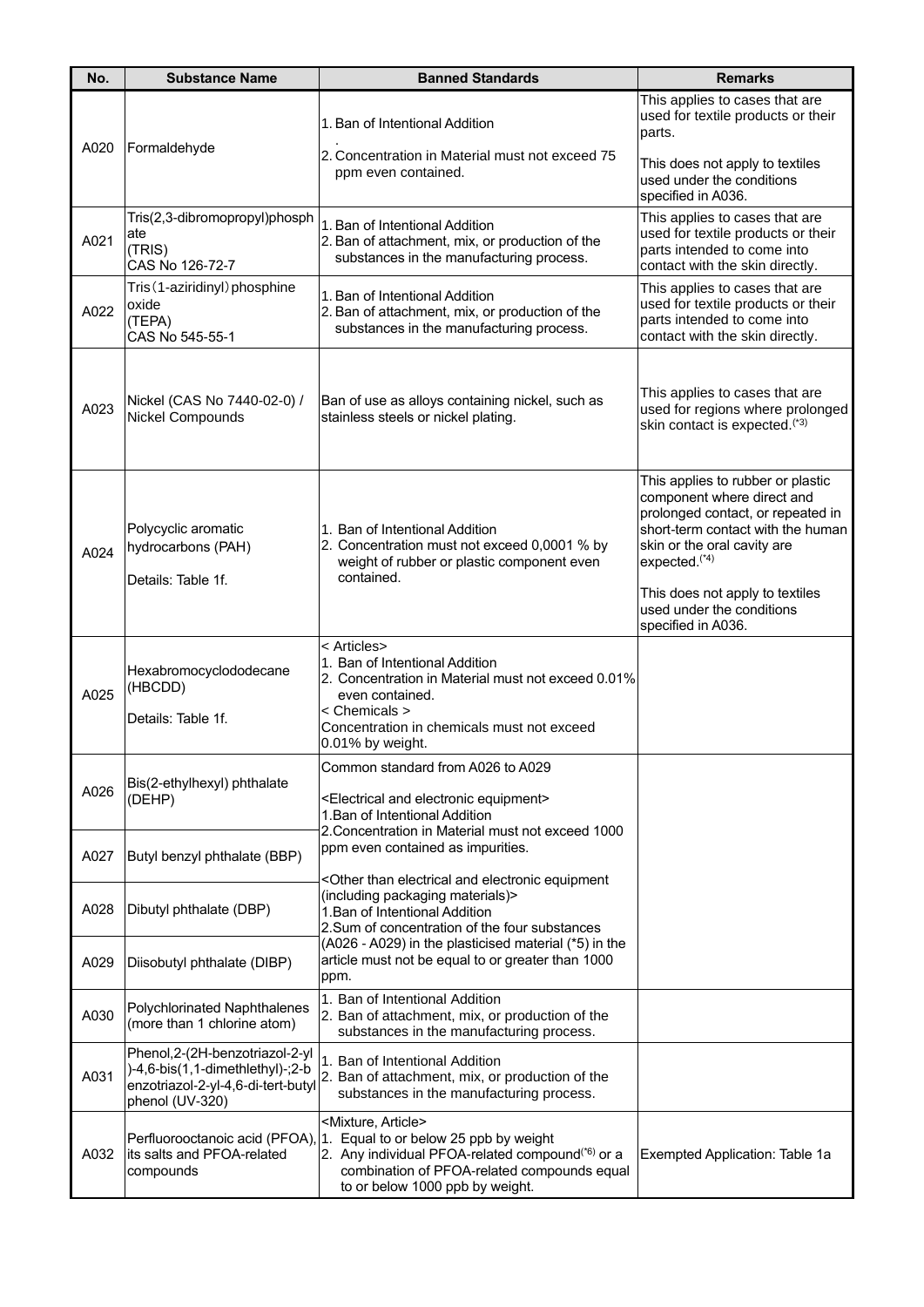| No.  | <b>Substance Name</b>                                                                                                 | <b>Banned Standards</b>                                                                                                                                  | <b>Remarks</b>                                                                                                                                                                                                                          |
|------|-----------------------------------------------------------------------------------------------------------------------|----------------------------------------------------------------------------------------------------------------------------------------------------------|-----------------------------------------------------------------------------------------------------------------------------------------------------------------------------------------------------------------------------------------|
| A034 | Cobalt dichloride                                                                                                     | <silica chemicals="" gel="" or="" other=""><br/>Concentration in silica gel or other<br/>chemicals must be less than 0.01 wt%</silica>                   | Applied to consumer products                                                                                                                                                                                                            |
| A035 | 4,4'-isopropylidenediphenol;<br><b>Bisphenol A</b><br>CAS No. 80-05-7                                                 | <thermal paper=""><br/>Concentration in the thermal paper must be less<br/>than 0.02 wt%</thermal>                                                       |                                                                                                                                                                                                                                         |
| A036 | Certain substances classified<br>as carcinogenic, mutagenic or<br>toxic for reproduction (CMRs)<br>Details: Table 1h. | 1. Ban of Intentional Addition<br>2. Concentration in Material must not be equal to<br>or greater than that specified for that substance<br>in Table 1h. | This applies to textiles which<br>under normal or reasonably<br>foreseeable conditions of use,<br>come into contact with human skin<br>to an extent similar to clothing and<br>footwear.                                                |
| A037 | Pentachlorophenol,<br>Pentachlorophenol-salts,<br>Pentachlorophenol -esters                                           | 1. Ban of Intentional Addition<br>2. Ban of attachment, mix, or production of the<br>substances in the manufacturing process.                            |                                                                                                                                                                                                                                         |
| A038 | Kelthane (Dicofol)                                                                                                    | 1. Ban of Intentional Addition<br>2. Ban of attachment, mix, or production of the<br>substances in the manufacturing process.                            |                                                                                                                                                                                                                                         |
| A039 | Bis(pentabromophenyl)ether<br>(decabromodiphenyl ether;<br>decaBDE)<br>CAS No. 1163-19-5                              | 1. Ban of Intentional Addition<br>2. Ban of attachment, mix, or production of the<br>substances in the manufacturing process.                            | It does not apply if decaBDE is<br>derived from recycled plastic and<br>its concentration meets the criteria<br>of A010.                                                                                                                |
| A040 | Phenol, isopropylated,<br>phosphate $(3:1)$ (PIP $(3:1)$ )<br>CAS No. 68937-41-7                                      | 1. Ban of Intentional Addition<br>2. Ban of attachment, mix, or production of the<br>substances in the manufacturing process.                            | In force from 9th March 2022<br>except for some products.<br>It does not apply if PIP(3:1) for use<br>in adhesives and sealants (until<br>5th January 2025), for use in<br>lubricants and greases, or derived<br>from recycled plastic. |
| A041 | Hexachlorobutadiene (HCBD)<br>CAS No. 87-68-3                                                                         | 1. Ban of Intentional Addition<br>2. Ban of attachment, mix, or production of the<br>substances in the manufacturing process.                            |                                                                                                                                                                                                                                         |
| A042 | Pentachlorothiophenol (PCTP)<br>CAS No. 133-49-3                                                                      | The concentration in articles must not exceed<br>1 wt%.                                                                                                  |                                                                                                                                                                                                                                         |

- (\*1) In the case of packaging materials, 4 substances are Cadmium / Cadmium compounds, Chromium IV compounds, Lead / Lead compounds and Mercury / Mercury compounds.
- (\*2) It is considered that an article or accessible part of an article may be placed in the mouth by children if it is smaller than 5 cm in one dimension or has a detachable or protruding part of that size.
- (\*3) Regions where prolonged skin contact is expected are the most outside surface of the following: Keyboard, mouse, palm rest of laptop, chassis of mobile phone and liquid crystal touch panel.
- (\*4) Rubber or plastic component where direct and prolonged contact, or repeated in short-term contact with the human skin or the oral cavity are expected are the following: Rubber or plastic material of the most outsides surface of keyboard, mouse, palm rest of laptop, chassis of mobile phone and liquid crystal touch panel.
- (\*5) 'plasticised material' means any of the following homogeneous materials:
	- polyvinyl chloride (PVC), polyvinylidene chloride (PVDC),polyvinyl acetate (PVA), polyurethanes,
	- any other polymer (including, inter alia, polymer foams and rubber material) except silicone rubber and natural latex coatings,
	- surface coatings, non-slip coatings, finishes, decals, printed designs,
	- adhesives, sealants, paints and inks.
- (\*6) PFOA-related compounds which, for the purposes of the Convention, are any substances that degrade to PFOA, including any substances (including salts and polymers) having a linear or branched perfluoroheptyl group with the moiety (C7F15)C as one of the structural elements.

The following compounds are not included as PFOA-related compounds:

- $-$  C8F17-X, where X = F, Cl, Br;
- fluoropolymers that are covered by CF3[CF2]n-R', where R'=any group, n> 16;
- perfluoroalkyl carboxylic acids (including their salts, esters, halides and anhydrides) with ≥ 8 perfluorinated carbons;
- perfluoroalkane sulfonic acids and perfluoro phosphonic acids (including their salts, esters, halides and anhydrides) with ≥ 9 perfluorinated carbons;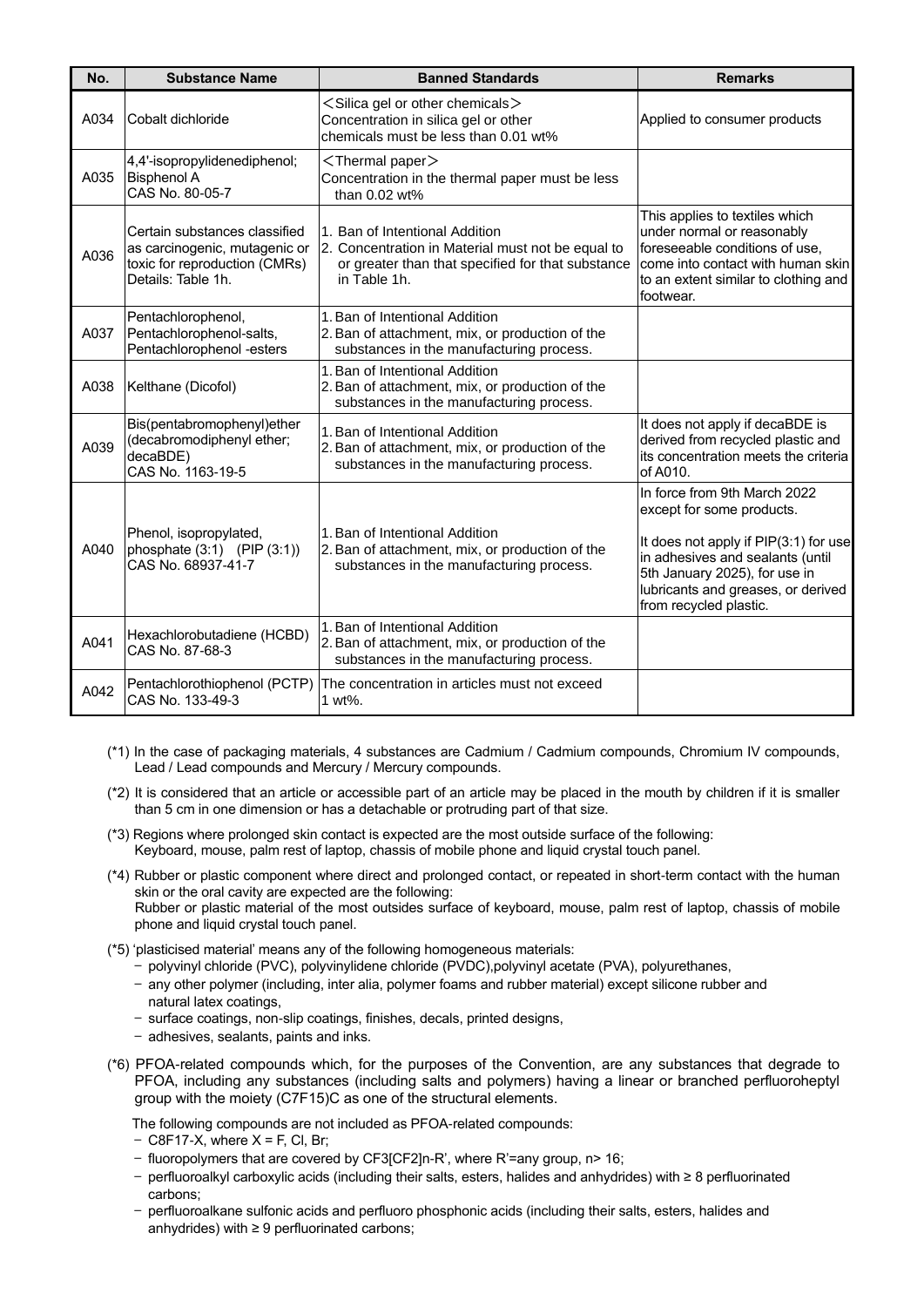— perfluorooctane sulfonic acid and its derivatives (PFOS), as listed in this Table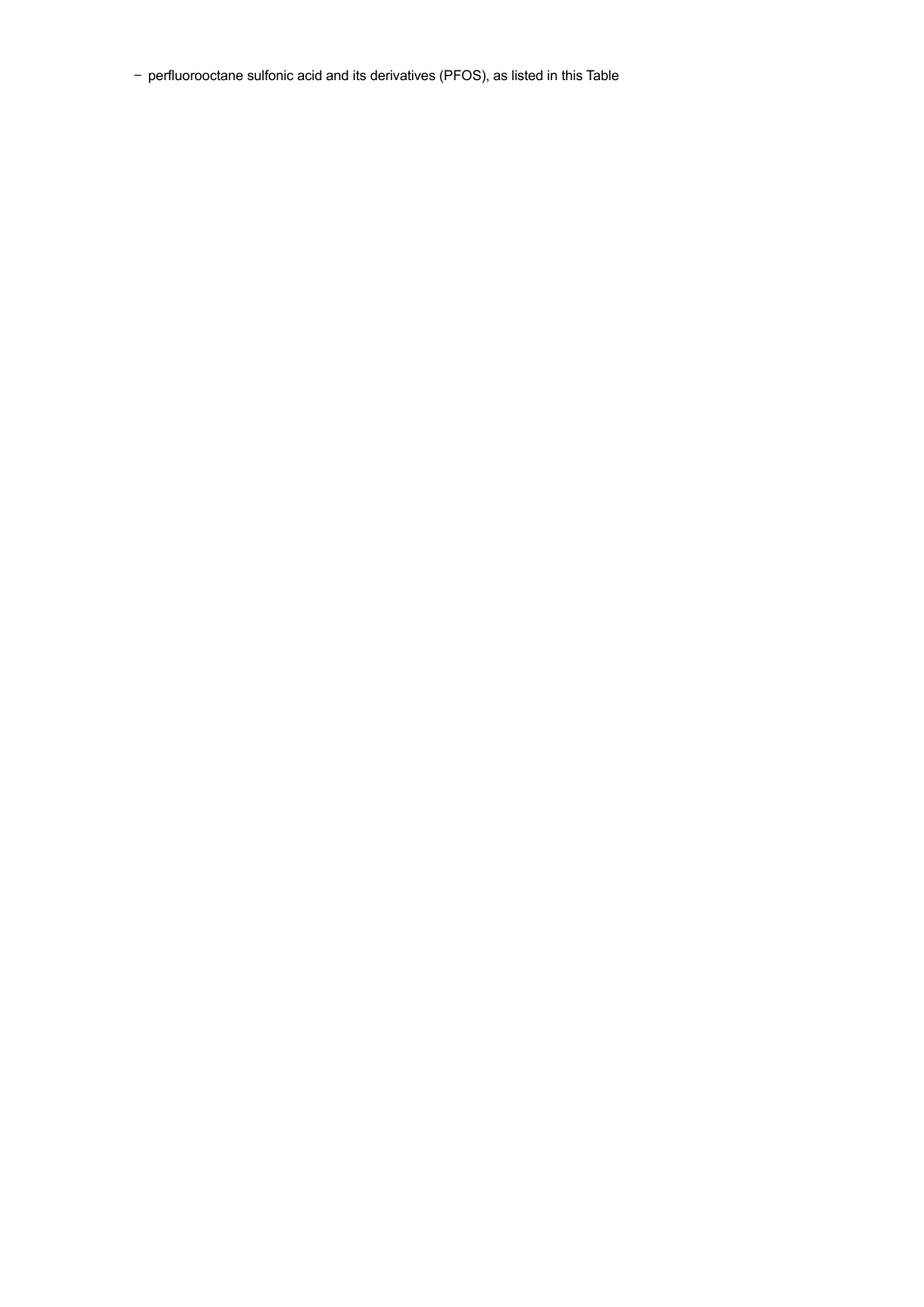|  |  |  |  | Table 1a. Exempted Applications (Exemption from the Banned Standards shown in Table 1) |
|--|--|--|--|----------------------------------------------------------------------------------------|
|--|--|--|--|----------------------------------------------------------------------------------------|

| No   | <b>Substance Name</b>                                                  | <b>Exempted Application</b><br>(The number in this column is the exemption number<br>described in RoHS directive.)                                                                                                                                                                                                                                                                                                                                                    |
|------|------------------------------------------------------------------------|-----------------------------------------------------------------------------------------------------------------------------------------------------------------------------------------------------------------------------------------------------------------------------------------------------------------------------------------------------------------------------------------------------------------------------------------------------------------------|
| A003 | Cadmium / Cadmium Compounds                                            | 8(b)-I. Cadmium and its compounds in electrical contacts used in:<br>circuit breakers.<br>thermal sensing controls,<br>thermal motor protectors<br>(excluding hermetic thermal motor protectors),<br>- AC switches rated at:<br>- 6 A and more at 250 V AC and more, or<br>- 12 A and more at 125 V AC and more,<br>DC switches rated at 20 A and more at 18 V DC and more, and<br>switches for use at voltage supply frequency ≥ 200 Hz.                             |
|      |                                                                        | 13(b)-(II). Cadmium in striking optical filter glass types; excluding<br>applications falling under point 39 of this Annex                                                                                                                                                                                                                                                                                                                                            |
|      |                                                                        | 13(b)-(III). Cadmium in glazes used for reflectance standards                                                                                                                                                                                                                                                                                                                                                                                                         |
|      |                                                                        | 5(b). Lead in glass of fluorescent tubes not exceeding 0.2% by weight                                                                                                                                                                                                                                                                                                                                                                                                 |
|      |                                                                        | 6(a)-I. Lead as an alloying element in steel for machining purposes<br>containing up to 0.35 % lead by weight and in batch hot dip galvanised<br>steel components containing up to 0.2 % lead by weight                                                                                                                                                                                                                                                               |
|      |                                                                        | 6(b)-I. Lead as an alloying element in aluminium containing up to 0.4 %<br>lead by weight, provided it stems from lead-bearing aluminium scrap<br>recycling                                                                                                                                                                                                                                                                                                           |
|      |                                                                        | 6(b)-II. Lead as an alloying element in aluminium for machining purposes<br>with a lead content up to 0.4 % by weight                                                                                                                                                                                                                                                                                                                                                 |
|      |                                                                        | 6(c). Copper alloy containing up to 4% lead by weight                                                                                                                                                                                                                                                                                                                                                                                                                 |
|      |                                                                        | 7(a). Lead in high melting temperature type solders (i.e. lead-based<br>alloys containing 85 % by weight or more lead)                                                                                                                                                                                                                                                                                                                                                |
| A005 | Lead/Lead Compounds                                                    | 7(c)-I. Electrical and electronic components containing lead in a glass or<br>ceramic other than dielectric ceramic in capacitors, e.g. piezoelectronic<br>devices, or in a glass or ceramic matrix compound                                                                                                                                                                                                                                                          |
|      |                                                                        | 7(c)-II. Lead in dielectric ceramic in capacitors for a rated voltage of 125<br>V AC or 250 V DC or higher                                                                                                                                                                                                                                                                                                                                                            |
|      |                                                                        | 13(a). Lead in white glasses used for optical applications                                                                                                                                                                                                                                                                                                                                                                                                            |
|      |                                                                        | 13(b)-(I). Lead in ion coloured optical filter glass types                                                                                                                                                                                                                                                                                                                                                                                                            |
|      |                                                                        | 13(b)-(III). Lead in glazes used for reflectance standards                                                                                                                                                                                                                                                                                                                                                                                                            |
|      |                                                                        | 15(a) Lead in solders to complete a viable electrical connection<br>between the semiconductor die and carrier within integrated circuit flip<br>chip packages where at least one of the following criteria applies:<br>- a semiconductor technology node of 90 nm or larger;<br>- a single die of 300 mm2 or larger in any semiconductor technology<br>node:<br>- stacked die packages with die of 300 mm2 or larger, or silicon<br>interposers of 300 mm2 or larger. |
| A006 | Mercury/Mercury Compounds                                              | Mercury in cold cathode fluorescent lamps and external electrode<br>fluorescent lamps (CCFL and EEFL) for special purposes not exceeding<br>(per lamp)<br>3(a). Short length ( $\leq$ 500 mm) : 3.5mg may be used per lamp<br>3(b). Medium length ( $>$ 500mm and $\le$ 1500 mm) : 5mg may be used per<br>lamp<br>3(c). Long length (> 1500 mm) : 13mg may be used per lamp                                                                                           |
| A032 | Perfluorooctanoic acid (PFOA), its salts and<br>PFOA-related compounds | Photographic coatings applied to films, until 4 July 2025<br>Photolithography or etch processes in semiconductor manufacturing,<br>until 4 July 2025                                                                                                                                                                                                                                                                                                                  |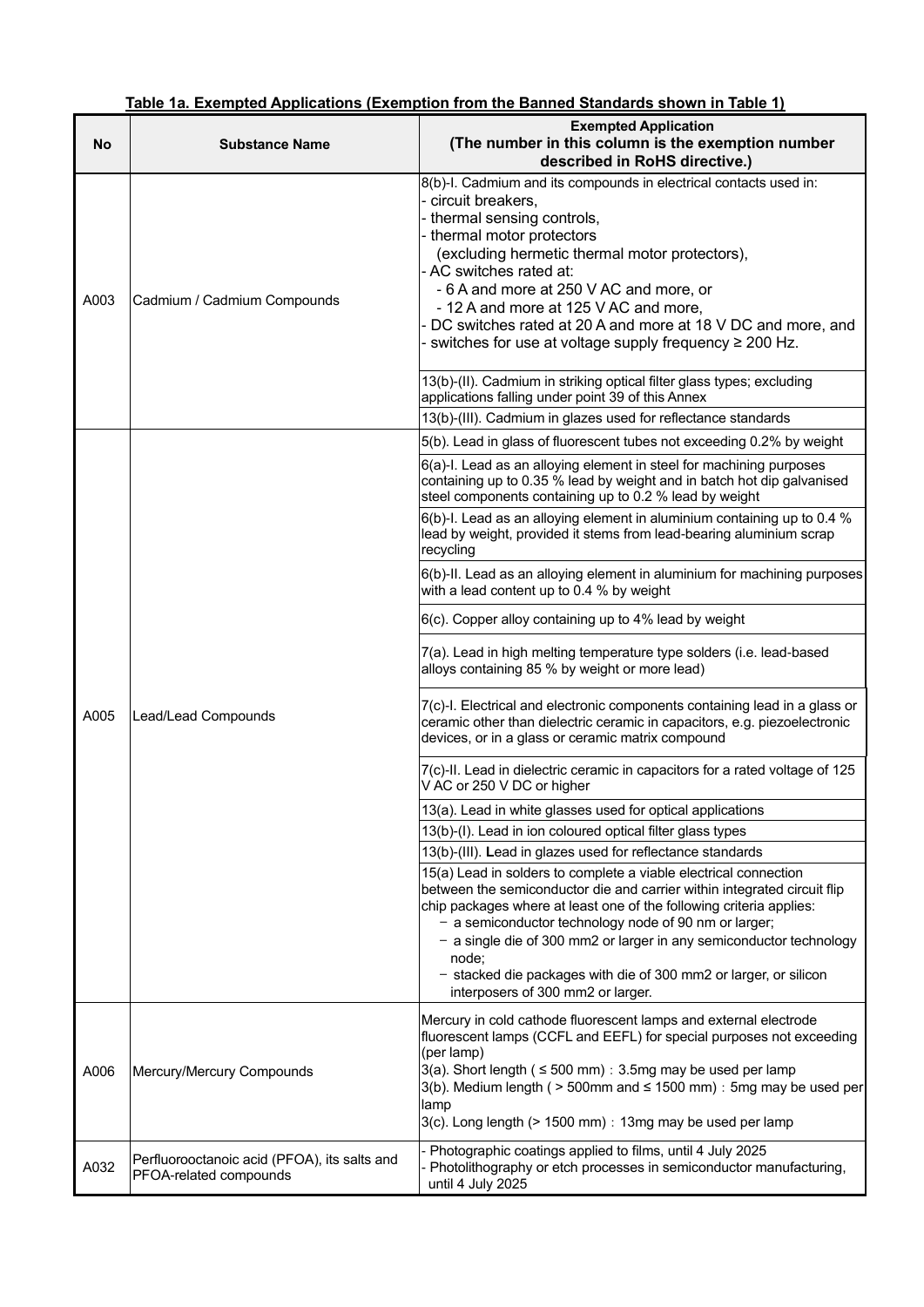| <b>Specified Amines</b>             | CAS No.        |
|-------------------------------------|----------------|
| biphenyl-4-ylamine                  | $92 - 67 - 1$  |
| Benzidine                           | $92 - 87 - 5$  |
| 4-chloro-o-toluidine                | 95-69-2        |
| 2-naphthylamine                     | $91 - 59 - 8$  |
| o-aminoazotoluene                   | $97 - 56 - 3$  |
| 5-nitro-o-toluidine                 | $99 - 55 - 8$  |
| 4-chloroaniline                     | 106-47-8       |
| 4-methoxy-m-phenylenediamine        | 615-05-4       |
| 4,4'-methylenedianiline             | 101-77-9       |
| 3,3'-dichlorobenzidine              | $91 - 94 - 1$  |
| 3,3'-dimethoxybenzidine             | 119-90-4       |
| 3,3'-dimethylbenzidine              | 119-93-7       |
| 4,4'-methylenedi-o-toluidine        | 838-88-0       |
| 6-methoxy-m-toluidine               | 120-71-8       |
| 4,4'-methylene-bis(2-chloroaniline) | $101 - 14 - 4$ |
| 4,4'-oxydianiline                   | 101-80-4       |
| 4,4'-thiodianiline                  | 139-65-1       |
| o-toluidine                         | $95 - 53 - 4$  |
| 4-methyl-m-phenylenediamine         | 95-80-7        |
| 2,4,5-trimethylaniline              | 137-17-7       |
| o-anisidine                         | $90-04-0$      |
| 4-amino azobenzene                  | 60-09-3        |

## **Table 1b. Amines formed from Azocolorants and Azodyes**

#### **Table 1c. Ozone depleting Substances**

|                    | <b>Chemical Formula</b>                   |                                 |
|--------------------|-------------------------------------------|---------------------------------|
| <b>CFC-11</b>      | Trichlorofluoromethane                    | CFC <sub>3</sub>                |
| CFC-12             | Dichlorodifluoromethane                   | CF <sub>2</sub> C <sub>12</sub> |
| <b>CFC-113</b>     | Trichlorotrifluoroethane                  | C <sub>2F3Cl3</sub>             |
| <b>CFC-114</b>     | Dichlorotetrafluoroethane                 | C2F4Cl2                         |
| <b>CFC-115</b>     | Chloropentafluoroethane                   | C <sub>2F5CI</sub>              |
| <b>CFC-13</b>      | Chlorotrifluoromethane                    | CF <sub>3</sub> CI              |
| <b>CFC-111</b>     | Pentachlorofluoroethane                   | C <sub>2</sub> FC <sub>15</sub> |
| CFC-112            | Tetrachlorodifluoroethane                 | C2F2Cl4                         |
| <b>CFC-211</b>     | Heptachlorofluoropropane                  | C3FCI7                          |
| <b>CFC-212</b>     | Hexachlorodifluoropropane                 | C3F2Cl6                         |
| CFC-213            | Pentachlorotrifluoropropane               | C3F3CI5                         |
| <b>CFC-214</b>     | Tetrachlorotetrafluoropropane             | C3F4Cl4                         |
| <b>CFC-215</b>     | Trichloropentafluoropropane               | C3F5Cl3                         |
| CFC-216            | Dichlorohexafluoropropane                 | C3F6Cl2                         |
| <b>CFC-217</b>     | Chloroheptafluoropropane                  | C3F7CI                          |
| halon-1211         | Bromochlorodifluoromethane                | CF2BrCl                         |
| halon-1301         | Bromotrifluoromethane                     | CF3Br                           |
| halon-2402         | Dibromotetrafluoroethane                  | C2F4Br2                         |
| <b>CTC</b>         | Tetrachloromethane (carbon tetrachloride) | CCI4                            |
| $1, 1, 1$ -TCA     | 1,1,1-Trichloroethane (methylchloroform)  | C2H3Cl3 (*1)                    |
| methyl bromide     | Bromomethane                              | CH3Br                           |
| <b>HBFC-21 B2</b>  | Dibromofluoromethane                      | CHFBr2                          |
| <b>HBFC-22 B1</b>  | Bromodifluoromethane                      | CHF2Br                          |
| <b>HBFC-31 B1</b>  | Bromofluoromethane                        | CH2FBr                          |
| <b>HBFC-121 B4</b> | Tetrabromofluoroethane                    | C2HFBr4                         |
| <b>HBFC-122 B3</b> | Tribromodifluoroethane                    | C2HF2Br3                        |
| <b>HBFC-123 B2</b> | Dibromotrifluoroethane                    | C2HF3Br2                        |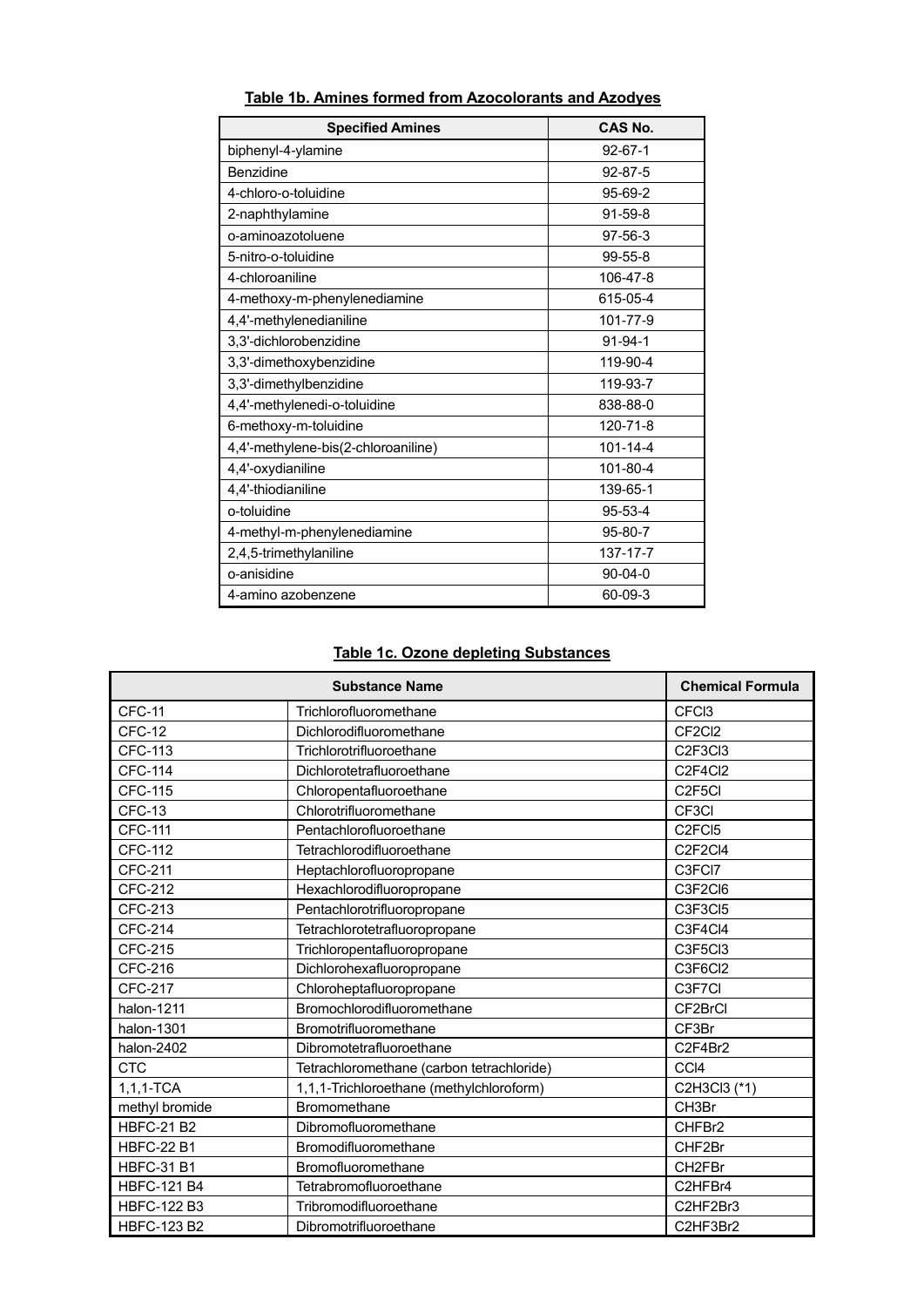| <b>HBFC-124 B1</b> | Bromotetrafluoroethane                    | C2HF4Br             |
|--------------------|-------------------------------------------|---------------------|
| <b>HBFC-131 B3</b> | Tribromofluoroethane                      | C2H2FBr3            |
| <b>HBFC-132 B2</b> | Dibromodifluoroethane                     | C2H2F2Br2           |
| <b>HBFC-133 B1</b> | Bromotrifluoroethane                      | C2H2F3Br            |
| <b>HBFC-141 B2</b> | Dibromofluoroethane                       | C2H3FBr2            |
| <b>HBFC-142 B1</b> | Bromodifluoroethane                       | C2H3F2Br            |
| <b>HBFC-151 B1</b> | Bromofluoroethane                         | C2H4FBr             |
| <b>HBFC-221 B6</b> | Hexabromofluoropropane                    | C3HFBr6             |
| <b>HBFC-222 B5</b> | Pentabromodifluoropropane                 | C3HF2Br5            |
| <b>HBFC-223 B4</b> | Tetrabromotrifluoropropane                | C3HF3Br4            |
| <b>HBFC-224 B3</b> | Tribromotetrafluoropropane                | C3HF4Br3            |
| <b>HBFC-225 B2</b> | Dibromopentafluoropropane                 | C3HF5Br2            |
| <b>HBFC-226 B1</b> | Bromohexafluoropropane                    | C3HF6Br             |
| <b>HBFC-231 B5</b> | Pentabromofluoropropane                   | C3H2FBr5            |
| <b>HBFC-232 B4</b> | Tetrabromodifluoropropane                 | C3H2F2Br4           |
| <b>HBFC-233 B3</b> | Tribromotrifluoropropane                  | C3H2F3Br3           |
| <b>HBFC-234 B2</b> | Dibromotetrafluoropropane                 | C3H2F4Br2           |
| <b>HBFC-235 B1</b> | Bromopentafluoropropane                   | C3H2F5Br            |
| <b>HBFC-241 B4</b> | Tetrabromofluoropropane                   | C3H3FBr4            |
| <b>HBFC-242 B3</b> | Tribromodifluoropropane                   | C3H3F2Br3           |
| <b>HBFC-243 B2</b> | Dibromotrifluoropropane                   | C3H3F3Br2           |
| <b>HBFC-244 B1</b> | Bromotetrafluoropropane                   | C3H3F4Br            |
| <b>HBFC-251 B1</b> | Tribromofluoropropane                     | C3H4FBr3            |
| <b>HBFC-252 B2</b> | Dibromodifluoropropane                    | C3H4F2Br2           |
| <b>HBFC-253 B1</b> | Bromotrifluoropropane                     | C3H4F3Br            |
| <b>HBFC-261 B2</b> | Dibromofluoropropane                      | C3H5FBr2            |
| <b>HBFC-262 B1</b> | Bromodifluoropropane                      | C3H5F2Br            |
| <b>HBFC-271 B1</b> | Bromofluoropropane                        | C3H6FBr             |
| HCFC-21 (*2)       | Dichlorofluoromethane                     | CHFC <sub>2</sub>   |
| HCFC-22 (*2)       | Chlorodifluoromethane                     | CHF <sub>2</sub> Cl |
| HCFC-31            | Chlorofluoromethane                       | CH <sub>2</sub> FCI |
| <b>HCFC-121</b>    | Tetrachlorofluoroethane                   | C2HFCI4             |
| <b>HCFC-122</b>    | Trichlorodifluoroethane                   | C2HF2Cl3            |
| HCFC-123 (*2)      | Dichlorotrifluoroethane                   | C2HF3Cl2            |
| HCFC-124 (*2)      | Chlorotetrafluoroethane                   | C2HF4Cl             |
| <b>HCFC-131</b>    | Trichlorofluoroethane                     | C2H2FCI3            |
| <b>HCFC-132</b>    | Dichlorodifluoroethane                    | C2H2F2Cl2           |
| <b>HCFC-133</b>    | Chlorotrifluoroethane                     | C2H2F3CI            |
| <b>HCFC-141</b>    | Dichlorofluoroethane                      | C2H3FCI2            |
| HCFC-141b (*2)     | 1,1-Dichloro-1-fluoroethane               | CH3CFCI2            |
| <b>HCFC-142</b>    | Chlorodifluoroethane                      | C2H3F2CI            |
| HCFC-142b (*2)     | 1-Chloro-1,1-difluoroethane               | CH3CF2CI            |
| <b>HCFC-151</b>    | Chlorofluoroethane                        | C2H4FCI             |
| <b>HCFC-221</b>    | Hexachlorofluoropropane                   | C3HFCI6             |
| <b>HCFC-222</b>    | Pentachlorodifluoropropane                | C3HF2Cl5            |
| <b>HCFC-223</b>    | Tetrachlorotrifluoropropane               | C3HF3Cl4            |
| <b>HCFC-224</b>    | Trichlorotetrafluoropropane               | C3HF4Cl3            |
| <b>HCFC-225</b>    | Dichloropentafluoropropane                | C3HF5Cl2            |
|                    |                                           | CF3CF2CHCl2         |
| HCFC-225ca (*2)    | 3,3-Dichloro-1,1,1,2,2-pentafluoropropane |                     |
| HCFC-225cb (*2)    | 1,3-Dichloro-1,1,2,2,3-pentafluoropropane | CF2CICF2CHCIF       |
| <b>HCFC-226</b>    | Chlorohexafluoropropane                   | C3HF6CI             |
| <b>HCFC-231</b>    | Pentachlorofluoropropane                  | C3H2FCI5            |
| <b>HCFC-232</b>    | Tetrachlorodifluoropropane                | C3H2F2Cl4           |
| <b>HCFC-233</b>    | Trichlorotrifluoropropane                 | C3H2F3Cl3           |
| <b>HCFC-234</b>    | Dichlorotetrafluoropropane                | C3H2F4Cl2           |
| <b>HCFC-235</b>    | Chloropentafluoropropane                  | C3H2F5Cl            |
| <b>HCFC-241</b>    | Tetrachlorofluoropropane                  | C3H3FCI4            |
| <b>HCFC-242</b>    | Trichlorodifluoropropane                  | C3H3F2Cl3           |
| <b>HCFC-243</b>    | Dichlorotrifluoropropane                  | C3H3F3Cl2           |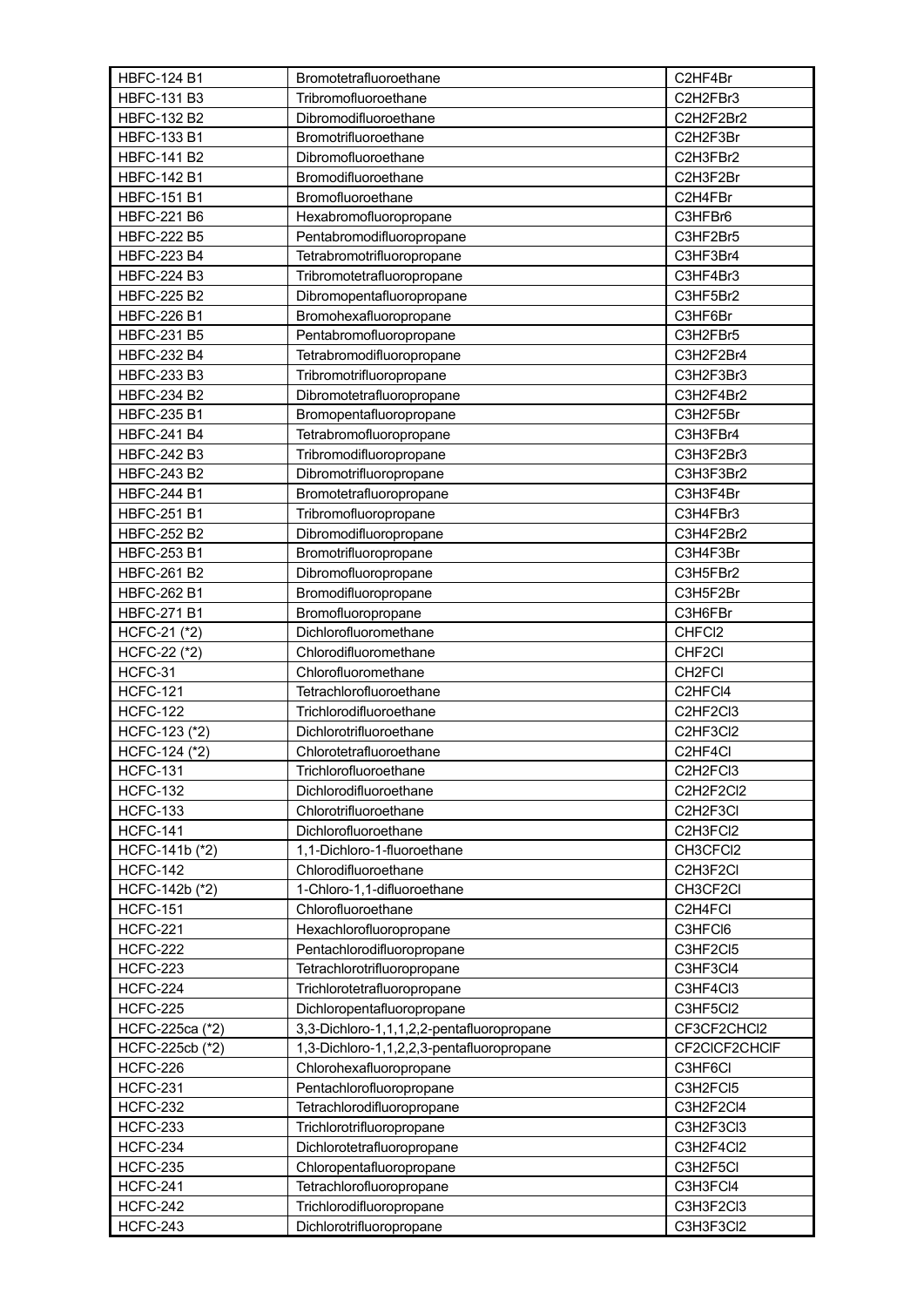| <b>HCFC-244</b> | Chlorotetrafluoropropane | C3H3F4CI             |
|-----------------|--------------------------|----------------------|
| <b>HCFC-251</b> | Trichlorofluoropropane   | C3H4FCI3             |
| <b>HCFC-252</b> | Dichlorodifluoropropane  | C3H4F2Cl2            |
| <b>HCFC-253</b> | Chlorotrifluoropropane   | C3H4F3CI             |
| <b>HCFC-261</b> | Dichlorofluoropropane    | C3H5FCI2             |
| <b>HCFC-262</b> | Chlorodifluoropropane    | C3H5F2CI             |
| <b>HCFC-271</b> | Chlorofluoropropane      | C3H6FCI              |
| <b>BCM</b>      | Bromochloromethane       | CH <sub>2</sub> BrCl |

(\*1) This formula does not refer to 1,1,2-trichloroethane.

(\*2) Identifies the most commercially viable substance as prescribed in the Montreal Protocol.

#### **Table 1d. Polychlorinated Biphenyls (PCBs)and specific substitutes**

| <b>Substance Name</b>                                                   | CAS No.         |
|-------------------------------------------------------------------------|-----------------|
| Polychlorinated Biphenyls (all isomers and congeners)                   | 1336-36-3, etc. |
| Monomethyl-tetrachloro-diphenyl methane (Ugilec 141)                    | 76253-60-6      |
| Monomethyl-dichloro-diphenyl methane<br>(Ugilec<br>- 121.<br>Ugilec 21) | 81161-70-8      |
| Monomethyl-dibromo-diphenyl methane (DBBT)                              | 99688-47-8      |

#### **Table 1e. Fluorinated Greenhouse Gases (HFC, PFC and SF6)**

| <b>Substance Name</b> |                 | <b>Chemical Formula</b>                    |                   |  |
|-----------------------|-----------------|--------------------------------------------|-------------------|--|
| Hydrofluorocarbo      | <b>HFC-23</b>   | trifluoromethane (fluoroform)              | CHF <sub>3</sub>  |  |
| ns (HFCs)             | <b>HFC-32</b>   | difluoromethane                            | CH <sub>2F2</sub> |  |
|                       | <b>HFC-41</b>   | fluoromethane (methyl fluoride)            | CH <sub>3</sub> F |  |
|                       | <b>HFC-125</b>  | pentafluoroethane                          | CHF2CF3           |  |
|                       | <b>HFC-134</b>  | 1,1,2,2-tetrafluoroethane                  | CHF2CHF2          |  |
|                       | <b>HFC-134a</b> | 1,1,1,2-tetrafluoroethane                  | CH2FCF3           |  |
|                       | <b>HFC-143</b>  | 1,1,2-trifluoroethane                      | CH2FCHF2          |  |
|                       | <b>HFC-143a</b> | 1,1,1-trifluoroethane                      | CH3CF3            |  |
|                       | <b>HFC-152</b>  | 1,2-difluoroethane                         | CH2FCH2F          |  |
|                       | <b>HFC-152a</b> | 1,1-difluoroethane                         | CH3CHF2           |  |
|                       | <b>HFC-161</b>  | fluoroethane (ethyl fluoride)              | CH3CH2F           |  |
|                       | HFC-227ea       | 1,1,1,2,3,3,3-heptafluoropropane           | CF3CHFCF3         |  |
|                       | HFC-236cb       | 1,1,1,2,2,3-hexafluoropropane              | CH2FCF2CF3        |  |
|                       | HFC-236ea       | 1,1,1,2,3,3-hexafluoropropane              | CHF2CHFCF3        |  |
|                       | HFC-236fa       | 1,1,1,3,3,3-hexafluoropropane              | CF3CH2CF3         |  |
|                       | HFC-245ca       | 1,1,2,2,3-pentafluoropropane               | CH2FCF2CHF2       |  |
|                       | HFC-245fa       | 1,1,1,3,3-pentafluoropropane               | CHF2CH2CF3        |  |
|                       | HFC-365 mfc     | 1,1,1,3,3-pentafluorobutane                | CF3CH2CF2CH3      |  |
|                       | HFC-43-10 mee   | 1,1,1,2,2,3,4,5,5,5-decafluoropenta        | CF3CHFCHFCF2CF3   |  |
|                       |                 | ne                                         |                   |  |
| Perfluorocarbons      | <b>PFC-14</b>   | tetrafluoromethane                         |                   |  |
| (PFCs)                |                 | (perfluoromethane, carbon                  | CF4               |  |
|                       |                 | tetrafluoride)                             |                   |  |
|                       | <b>PFC-116</b>  | hexafluoroethane (perfluoroethane)         | C <sub>2F6</sub>  |  |
|                       | <b>PFC-218</b>  | octafluoropropane                          | C3F8              |  |
|                       |                 | (perfluoropropane)                         |                   |  |
|                       | PFC-3-1-10      | decafluorobutane (perfluorobutane)         | C4F10             |  |
|                       | $(R-31-10)$     |                                            |                   |  |
|                       | PFC-4-1-12      | dodecafluoropentane                        | C5F12             |  |
|                       | $(R-41-12)$     | (perfluoropentane)                         |                   |  |
|                       | PFC-5-1-14      | tetradecafluorohexane                      | C6F14             |  |
|                       | $(R-51-14)$     | (perfluorohexane)<br>octafluorocyclobutane |                   |  |
|                       | PFC-c-318       | (perfluorocyclobutane)                     | c-C4F8            |  |
| Other                 |                 |                                            |                   |  |
| perfluorinated        |                 | sulphur hexafluoride                       | SF <sub>6</sub>   |  |
|                       |                 |                                            |                   |  |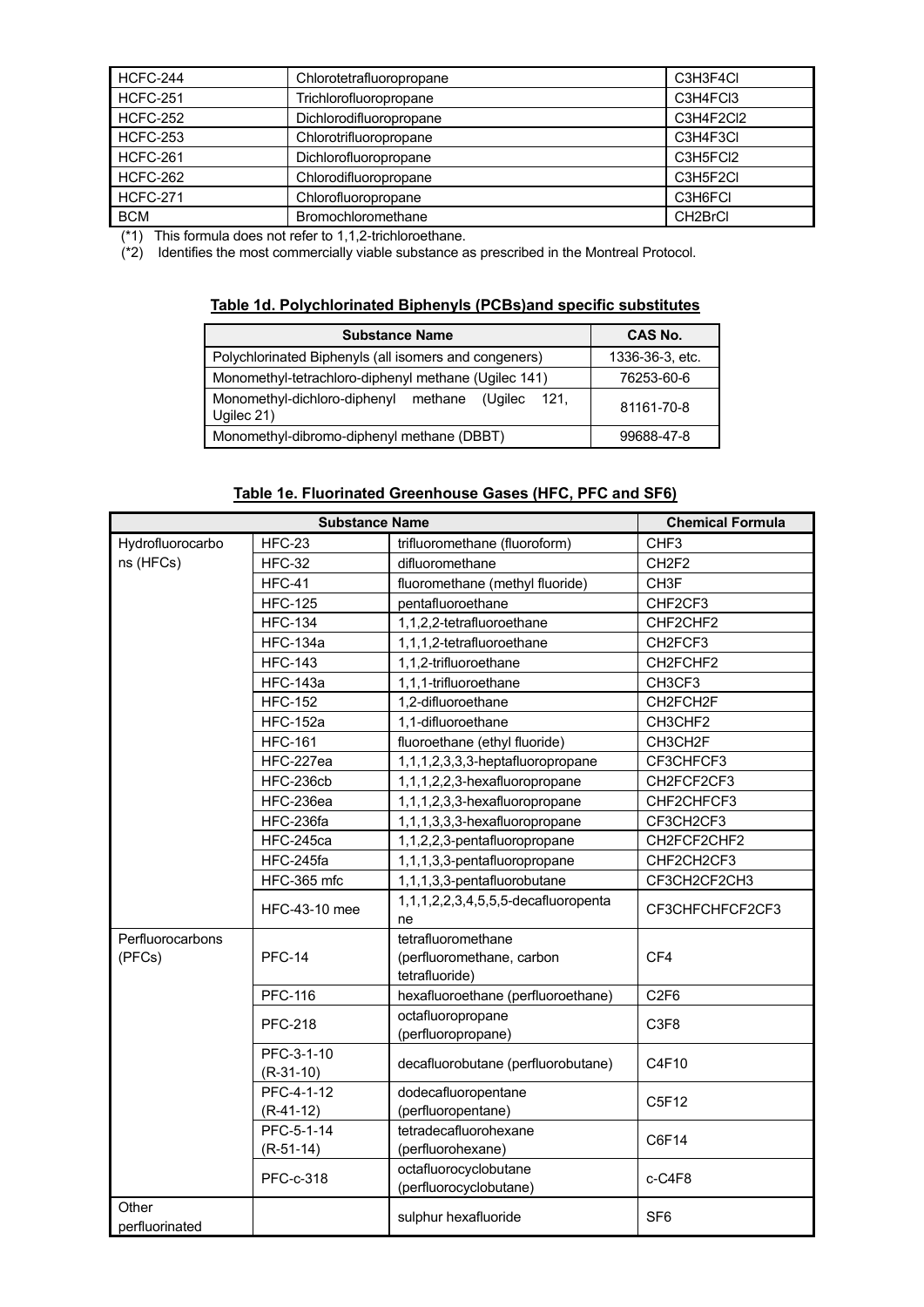| <b>Substance Name</b>         | <b>CAS No.</b> |
|-------------------------------|----------------|
| Benzo[a]pyrene (BaP)          | $50-32-8$      |
| Benzo[e]pyrene (BeP)          | 192-97-2       |
| Benzo[a]anthracene (BaA)      | 56-55-3        |
| Chrysen (CHR)                 | 218-01-9       |
| Benzo[b]fluoranthene (BbFA)   | 205-99-2       |
| Benzo[j]fluoranthene (BjFA)   | 205-82-3       |
| Benzo[k]fluoranthene (BkFA)   | 207-08-9       |
| Dibenzo[a,h]anthracene(DBAhA) | 53-70-3        |

## **Table 1f. Polycyclic aromatic hydrocarbons (PAH)**

| Substance Name                      | CAS No.     |
|-------------------------------------|-------------|
|                                     | 25637-99-4  |
|                                     | 4736-49-6   |
|                                     | 65701-47-5  |
|                                     | 138257-17-7 |
| Hexabromocyclododecane              | 138257-18-8 |
|                                     | 138257-19-9 |
|                                     | 169102-57-2 |
|                                     | 678970-15-5 |
|                                     | 678970-16-6 |
|                                     | 678970-17-7 |
| 1,2,5,6,9,10-hexabromocyclododecane | 3194-55-6   |
| α-hexabromocyclododecane            | 134237-50-6 |
| β-hexabromocyclododecane            | 134237-51-7 |
| y-hexabromocyclododecane            | 134237-52-8 |

#### **Table 1g. Hexabromocyclododecane (HBCDD)**

# **Table 1h. Banned Standard of CMRs**

| No. | <b>Substance Name</b>                 | <b>Banned Standards</b>    |
|-----|---------------------------------------|----------------------------|
| 1   | Cadmium and its compounds             | 1ppm expressed as Cd metal |
| 2   | Chromium VI compounds                 | 1ppm expressed as Cr VI    |
| 3   | Arsenic compounds                     | 1ppm expressed as As metal |
| 4   | Lead and its compounds                | 1ppm expressed as Pb metal |
| 5   | Benzene                               | 5ppm                       |
| 6   | Benz[a]anthracene                     |                            |
| 7   | Benz[e]acephenanthrylene              |                            |
| 8   | benzo[a]pyrene;<br>benzo[def]chrysene | 1ppm                       |
| 9   | Benzo[e]pyrene                        |                            |
| 10  | Benzo[j]fluoranthene                  |                            |
| 11  | Benzo[k]fluoranthene                  |                            |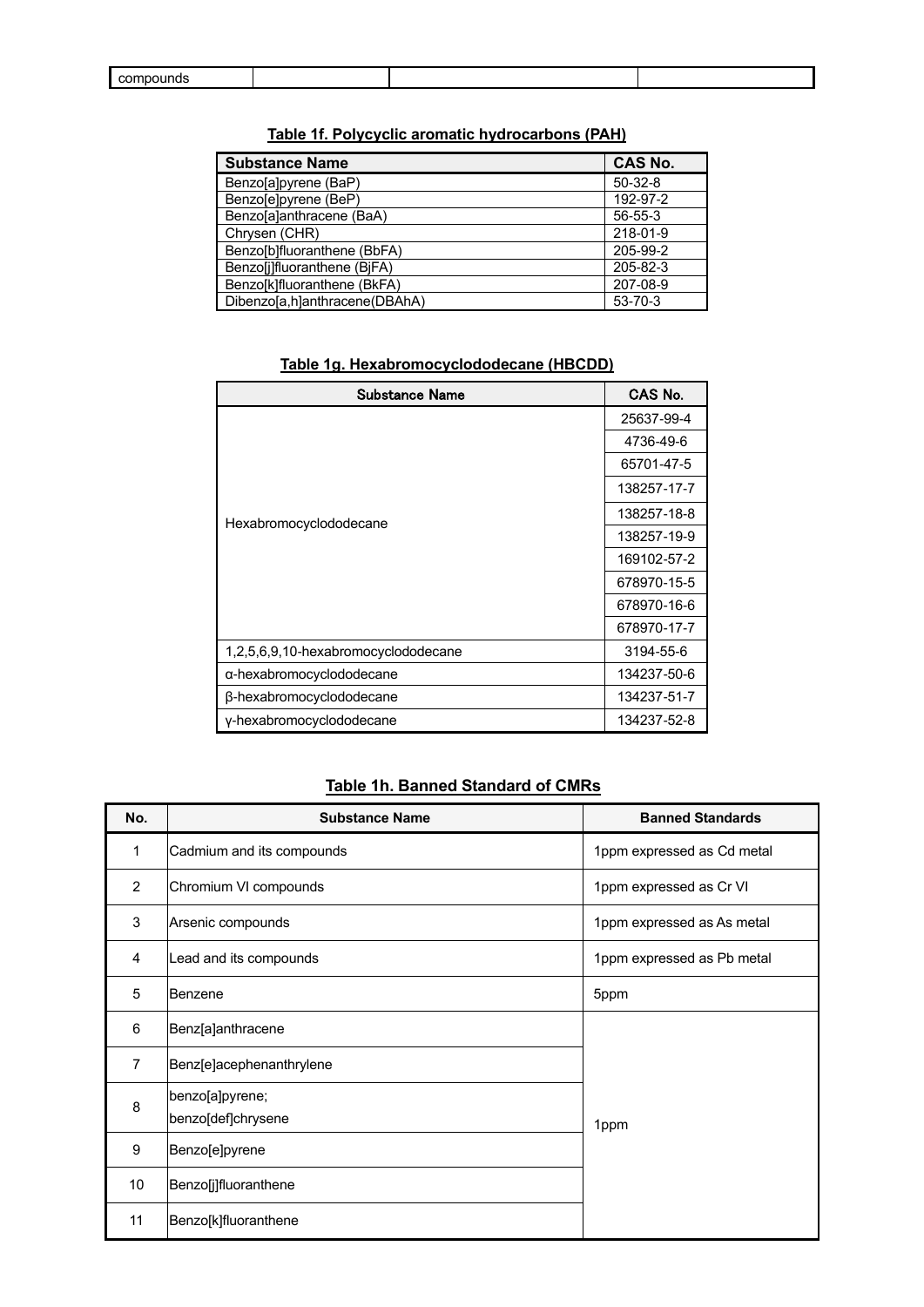| No. | <b>Substance Name</b>                                                                                                                                                                      | <b>Banned Standards</b>                                                                                                            |  |
|-----|--------------------------------------------------------------------------------------------------------------------------------------------------------------------------------------------|------------------------------------------------------------------------------------------------------------------------------------|--|
| 12  | Chrysene                                                                                                                                                                                   |                                                                                                                                    |  |
| 13  | Dibenz[a,h]anthracene                                                                                                                                                                      |                                                                                                                                    |  |
| 14  | $\alpha$ , $\alpha$ , $\alpha$ ,4-tetrachlorotoluene; p-chlorobenzotrichloride                                                                                                             |                                                                                                                                    |  |
| 15  | $\alpha, \alpha$ , a-trichlorotoluene;<br>benzotrichloride                                                                                                                                 |                                                                                                                                    |  |
| 16  | a-chlorotoluene; benzyl chloride                                                                                                                                                           |                                                                                                                                    |  |
| 17  | Formaldehyde                                                                                                                                                                               | 75ppm                                                                                                                              |  |
| 18  | 1,2-benzenedicarboxylic acid; di-C 6-8-branched alkylesters, C<br>7-rich                                                                                                                   | 1000ppm<br>(individually or in combination with<br>other phthalates of No. 18 - 22 in this<br>table or in other phthalates $(1)$ ) |  |
| 19  | Bis(2-methoxyethyl) phthalate                                                                                                                                                              |                                                                                                                                    |  |
| 20  | Diisopentylphthalate                                                                                                                                                                       |                                                                                                                                    |  |
| 21  | Di-n-pentyl phthalate (DPP)                                                                                                                                                                |                                                                                                                                    |  |
| 22  | Di-n-hexyl phthalate (DnHP)                                                                                                                                                                |                                                                                                                                    |  |
| 23  | N-methyl-2-pyrrolidone; 1-methyl-2-pyrrolidone (NMP)                                                                                                                                       |                                                                                                                                    |  |
| 24  | N,N-dimethylacetamide (DMAC)                                                                                                                                                               | 3000ppm                                                                                                                            |  |
| 25  | N,N-dimethylformamide; dimethyl formamide (DMF)                                                                                                                                            |                                                                                                                                    |  |
| 26  | 1,4,5,8-tetraaminoanthraquinone; C.I. Disperse Blue 1                                                                                                                                      |                                                                                                                                    |  |
| 27  | Benzenamine, 4,4' -(4-iminocyclohexa-2,5-<br>dienylidenemethylene) dianilinehydrochloride; C.I. Basic Red 9                                                                                | 50ppm                                                                                                                              |  |
| 28  | [4-[4,4' -bis(dimethylamino)benzhydrylidene]<br>cyclohexa-2,5-dien-1-ylidene]dimethylammonium chloride;<br>C.I. Basic Violet 3 with $\geq 0.1$ % of Michler's ketone<br>(EC no. 202-027-5) |                                                                                                                                    |  |
| 29  | 4-chloro-o-toluidinium chloride                                                                                                                                                            |                                                                                                                                    |  |
| 30  | 2-Naphthylammoniumacetate                                                                                                                                                                  |                                                                                                                                    |  |
| 31  | 4-methoxy-m-phenylene diammonium sulphate;<br>2,4-diaminoanisole sulphate                                                                                                                  | 30ppm                                                                                                                              |  |
| 32  | 2,4,5-trimethylaniline hydrochloride                                                                                                                                                       |                                                                                                                                    |  |
| 33  | Quinoline                                                                                                                                                                                  | 50ppm                                                                                                                              |  |

(\*1) Phthalates that are classified in Part 3 of Annex VI to Regulation (EC) No 1272/2008 in any of the hazard classes carcinogenicity, germ cell mutagenicity or reproductive toxicity, category 1A or 1B REGULATION (EC) No 1272/2008 OF THE EUROPEAN PARLIAMENT AND OF THE COUNCIL of 16 December 2008 <https://eur-lex.europa.eu/legal-content/EN/TXT/?qid=1550794756233&uri=CELEX:32008R1272>

# **Table 2:**"**C. Specific Banned Substances in Japan**"

| <b>No</b> | <b>Substance Name</b>  | <b>Banned Standards</b>                                                                                                        | Remarks |
|-----------|------------------------|--------------------------------------------------------------------------------------------------------------------------------|---------|
|           | C002 Hexachlorobenzene | 11. Ban of Intentional Addition<br>2. Ban of attachment, mix, or production of the<br>substances in the manufacturing process. |         |